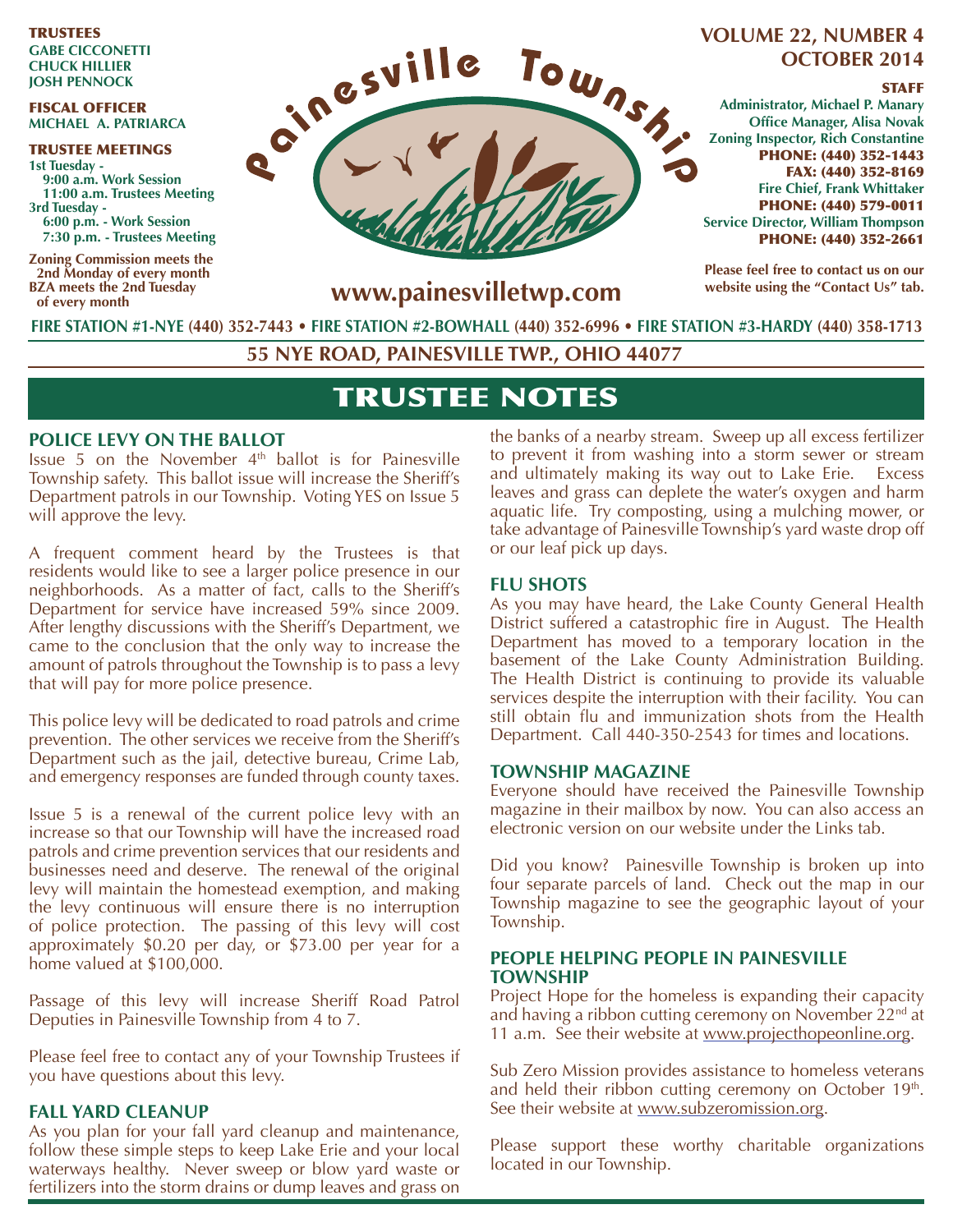#### *cont'd...*

## **ANOTHER LANDBANK DEMOLITION**

An unoccupied house at 941 Oakwood Blvd. was demolished in September. The land has been cleared and returned to green space. This is the third house that has been demolished in our Township in cooperation with the Lake County Landbank.

## **HOMEOWNER AND CONDOMINIUM ASSOCIATIONS**

From time to time there needs to be communication between the Township and the various Homeowner Associations, Condominium Associations and commercial property management companies. We are asking each group to update their contact information on file with the Township. Please provide us with the name, telephone number and email address for the responsible person at your association. This will enable us to communicate with you quickly and efficiently when issues arise. You can email the information to mmanary@painesvilletwp.com or call our office at  $440-352-1443$ .

# **ADVERTISING OPPORTUNITY**

Would you like to market your business to a targeted audience in Painesville Township? We are opening up advertising space in the Township newsletter. Call 440- 352-1443 and ask for Mike for information.

# **ANNUAL TOWNSHIP HOLIDAY PARTY**

Painesville Township will host our annual holiday party on Saturday, December 13<sup>th</sup> from 11 to 2. The party is sponsored by Hardy Industrial Technologies and the Painesville Community Improvement Corporation. We will have pizza, refreshments and treats for the kids. There will be pictures with Santa and fun children's activities. Join us at the Hardy Road Fire Station.

# **LAFFS FOR LAPS COMEDY NIGHT**

The Riverside Flying R Club, which supports Cross Country and Track in the Riverside School District, is hosting a fundraiser on Saturday, November 22nd at 7 p.m. at the Riverside High School Auditorium. Come and enjoy standup comedy, concessions, a 50/50 raffle and more! Tickets are \$10.00. Call Mrs. Orlando at the RHS office, or purchase tickets online at www.tinyurl.com/laffs4laps.



#### **BEAUTIFUL LAKE ERIE**

One of Painesville Township's most important assets is Lake Erie.

The Lake Metroparks has an operating agreement (lease) with the Painesville Township Park Board to manage and operate Township Park. Under the Metroparks management there have been many upgrades to the park and ball fields. In August, the Lake Metroparks Board and the Township Park Board announced a 25 year renewal of the agreement. At that time, the Metroparks announced several major capital improvements to the park. The Metroparks will reopen access to the beach area with an ADA compliant entrance. They will also build a pier that goes out onto the lake for observation and fishing. These improvements will make Township Park a destination for all of Lake County.

On October 14<sup>th</sup>, the Ohio Department of Natural Resources announced they are making a substantial investment in Headlands Beach State Park. ODNR plans on constructing an ADA compliant boardwalk through Headlands Dunes State Nature Preserve. The dunes are located at the east end of the State Park.

These two improvements to our waterfront areas will make visiting and enjoying Lake Erie much easier for all residents and visitors.

Did you know? Over 75% of Headlands Beach is located in Painesville Township.



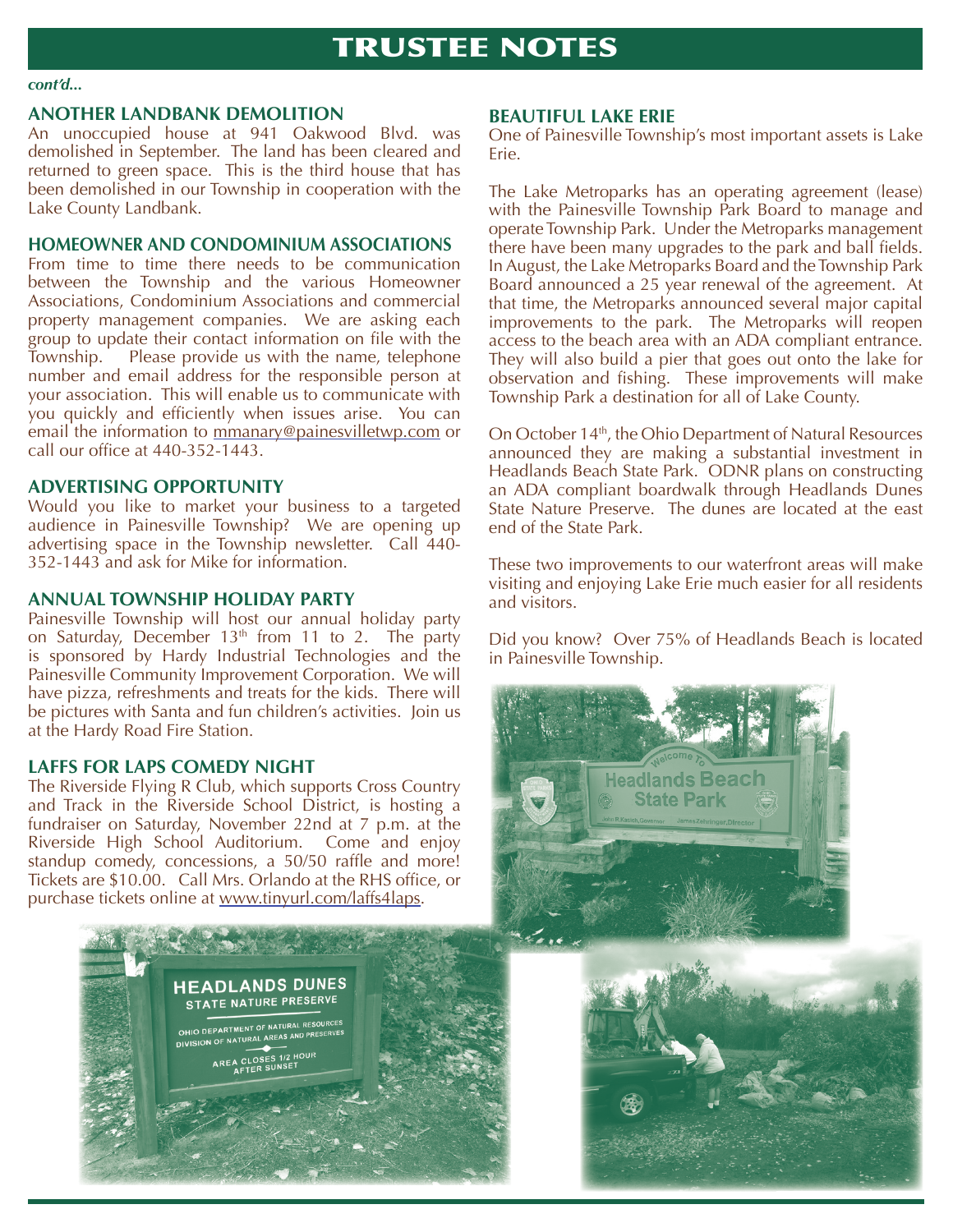# SERVICE DEPARTMENT

As winter approaches, please remember to remove any obstacles from the road right-of-way. Obstacles such as cars, boats, trailers, portable basketball equipment, etc. present hazards for the snowplow operators, and could damage your property. Now is a good time to inspect your mailbox and post for any needed repairs before snowplowing begins.

There is NO PARKING on Township roads when snow exceeds 2 inches.

The brush, leaf and yard waste drop off area will remain open until Wednesday December 3rd. Hours are Saturdays from 10:00 a.m. until 2:00 p.m. and on Wednesdays from 7:30 a.m. until 3:00 p.m.

During the month of **November only**, the hours will be Monday thru Friday from 7:30 a.m. until 3:00 p.m. and Saturdays from 10:00 a.m. until 2:00 p.m. A member of the Service Department will be there to assist you if needed.

There will be two curbside leaf collections this fall. The dates are:

#### **Saturday, November 8th Saturday, December 6th**

Only leaves in recyclable paper bags will be accepted. Loose leaves and plastic bags will not be picked up. Please have your leaves at the curb by 7:30 a.m. on those days.

Residents can leave their Christmas trees curbside for pickup during the week of January 5-11, 2015. Weather conditions may impact this schedule.

We take all of these materials to local nurseries to be recycled. These services are provided to you free of charge courtesy of our Service Department.

Did you know? Painesville Township has ninety miles of roads within its boundaries. Fifty miles are Township roads, nineteen miles are County roads thirteen miles are State roads, and six miles are Federal roads (US 20).

### **EPA REGULATIONS REGARDING DEBRIS BURNING**

The Ohio Environmental Protection Agency regulates open burning in Ohio. Here are a few safety tips and rules that affect open burning. It is illegal to burn materials in the following locations:

- Within the boundaries of any municipal corporation;
- Within 1,000 feet of a municipal corporation with 1,000 to 10,000 residents;
- Within one mile of a municipal corporation with more than 10,000 residents;
- In unincorporated areas (the Township) between 6 a.m. and 6 p.m. during October and November. (This is intended to prevent fall wildfires.)
- Brush, tree trimmings and leaves may be burned only on the property that they originated on and only if the burning site meets the boundary requirement.

If you have questions about open burning, please call the Ohio EPA at 614-644-2270 or the Lake County General Health District at 440-350-2543.



The following businesses have opened in Painesville Township in the last few months.

- Tiny Town Day Care
- Whit's Brew-Thru Beverage (formerly Cannon's)
- Maryann's Family Hearing Center (relocated from Mentor)
- GetGo opened their new gas station and convenience store
- Wendy's restaurant will reopen in November

**Please Support These and All the Businesses within our Township**